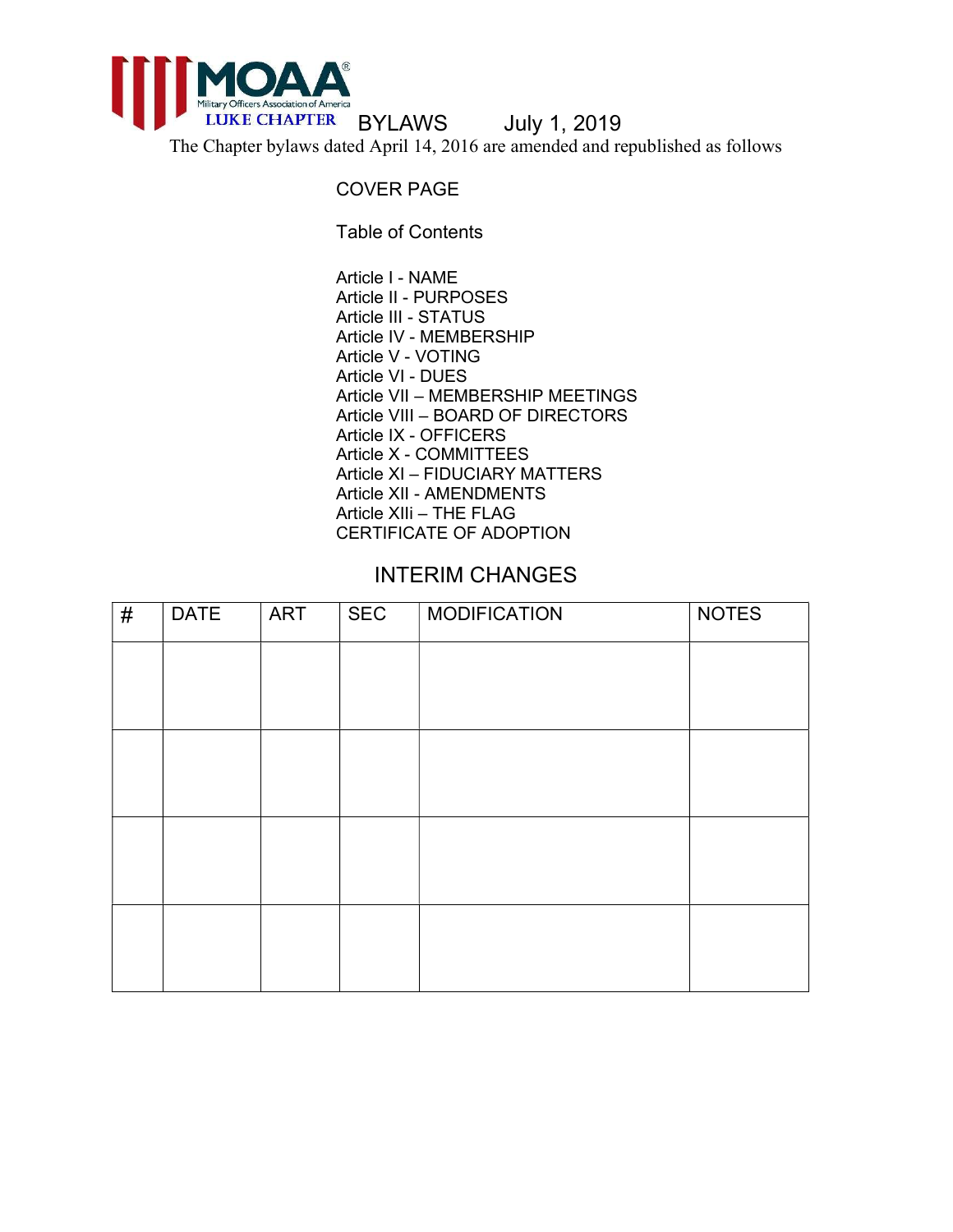## Article I – Name

The name of this corporation shall be "LUKE CHAPTER, Military Officers Association of America," an Arizona nonprofit corporation, hereinafter referred to as the "Chapter." The Chapter shall be an affiliate of the national organization formerly known as "The Retired Officers Association" and now known as the "Military Officers Association of America," hereinafter referred to as "National".

### Article II – Purposes

The Purposes of the Chapter shall be to

- promote and support the purposes and objectives of National;
- encourage camaraderie and foster fraternal relations among active, retired and former officers of the seven uniformed services (Army, Navy, Air Force, Marine Corps, Coast Guard, National Oceanic and Atmospheric Administration, and Public Health Service), and their National Guard and Reserve Components;
- support currently serving service members, veterans and their families;
- endorse and support legislation favorable and beneficial to members, spouses and survivors of all military personnel;
- protect the rights and interests of present and future active duty, retired, National Guard and Reserve personnel of the uniformed services and their dependents and survivors;
- provide useful services for chapter members, their dependents and survivors;
- serve the community and the nation; and
- support JROTC and ROTC programs and other local, state or national military programs.

## Article III – Status

Section 1: The Chapter shall be a nonprofit corporation under Title 10, Chapter 24 through 42, Arizona Revised Statutes, hereinafter known as ARS, and operated exclusively for the purposes specified in Article II above.

Section 2: The Chapter's officers, directors, and appointed officials shall not receive any compensation for their services. However, the Board of Directors, hereinafter referred to as the Board, authorizes the Chapter Treasurer to reimburse them for expenses incurred in the performance of their duties and approved by the Board.

Section 3: Nothing herein shall constitute members of the Chapter as partners for any purpose. No member, officer or agent of the Chapter shall be liable for acts or failure to act on the part of any other member, officer, or agent. Nor shall any member, officer or agent be liable for acts or failure to act under these Bylaws, excepting only acts or failure to act arising out of willful malfeasance.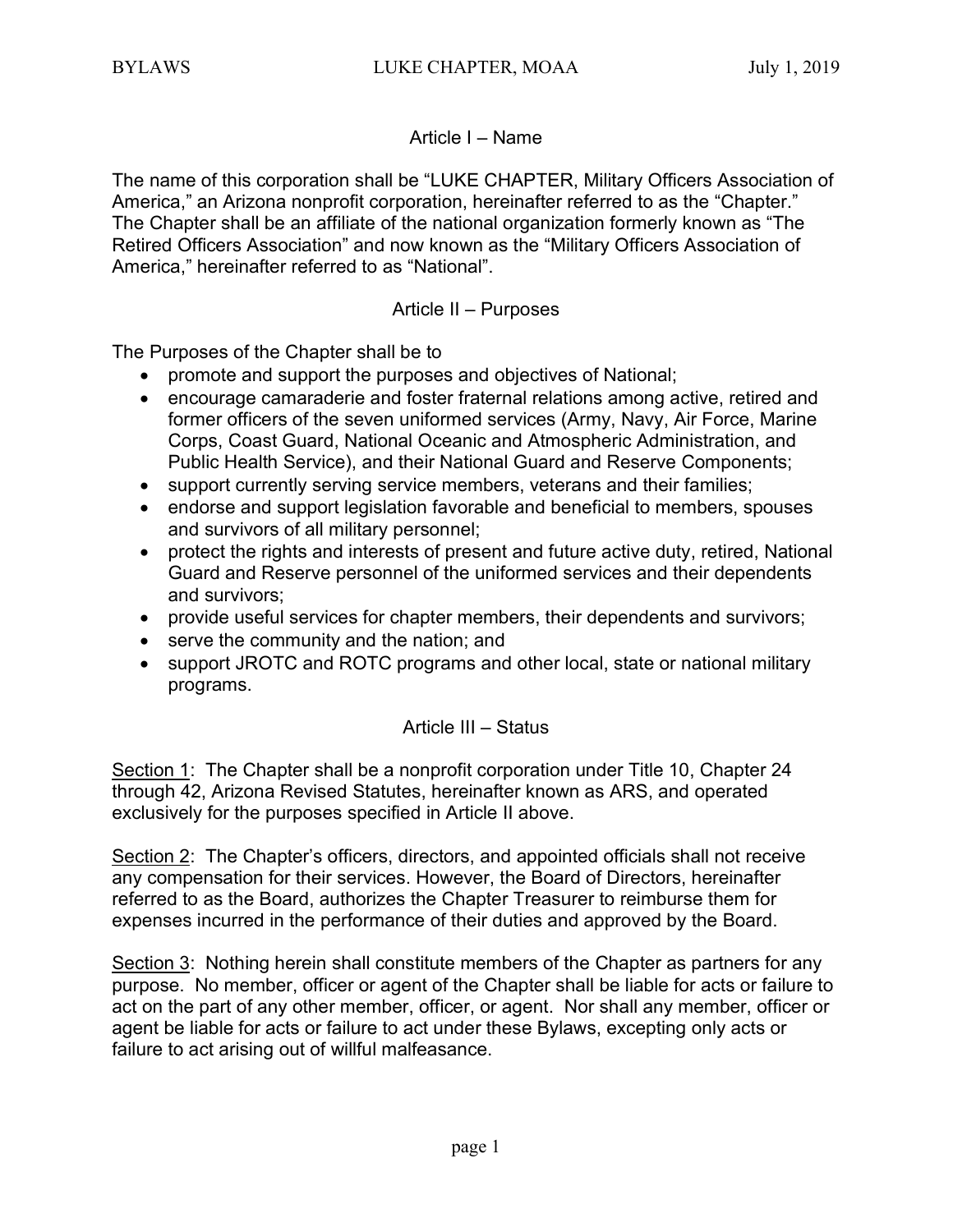Section 4: The Chapter shall use its funds only to accomplish the purposes specified in Article II, and no part of said funds shall be distributed to members, except for reimbursement to Chapter officers and officials described in Article III, Section 2.

Section 5: In the event of dissolution of the Chapter and after the discharge of all liabilities, the remaining assets shall be donated to a nonprofit organization whose purposes and objectives are similar to those of the Chapter, such organization to be designated by a majority vote of the Board of Directors.

### Article IV – Membership

Section 1: The membership of the Chapter shall be composed of men and women who are serving or have served on active duty or in one of the National Guard or Reserve Components as a commissioned or warrant officer in one of the seven U.S. uniformed services (Army, Navy, Air Force, Marine Corps, Coast Guard, National Oceanic and Atmospheric Administration, and Public Health Service), as well as surviving spouses of any deceased individuals who, if living, would be eligible for membership. Officers of NATO and ANZUS Countries are also eligible for membership as associate members.

Section 2: Subject to the provisions of Section 1, membership shall be of four classes:

(1) Regular members: active, retired, and former military officers;

(2) Surviving Spouse members: surviving spouses of deceased individuals as defined in Section 1;

(3) Associate (non-voting) members: officers of NATO and ANZUS Pact Countries; and

(4) Honorary (non-voting) members.

Section 3: Applications for regular or surviving spouse membership shall be submitted in writing or electronically to the Board of Directors. Regular and Surviving Spouse members shall submit recommendations for Honorary membership in writing or verbally to the Board of Directors. The Board may grant Honorary membership to certain individuals in recognition of their service to the Chapter, the retired or active duty officer community, or the nation. Honorary members shall not be required to pay annual dues. Normally, an individual eligible for regular, surviving spouse or associate membership is not eligible for honorary membership. However, any person who holds an elective or appointed office at the MOAA National, State or Local level may be extended an honorary membership during his or her tenure of office. The Board may grant Honorary membership to local business executives and their spouses. The Board shall be empowered to accept or reject any application or recommendation for membership.

Section 4: The Board may drop any member for good and sufficient cause after that member has been given an opportunity to be heard.

Section 5: Regular and Surviving Spouse members are encouraged to obtain and maintain membership in National.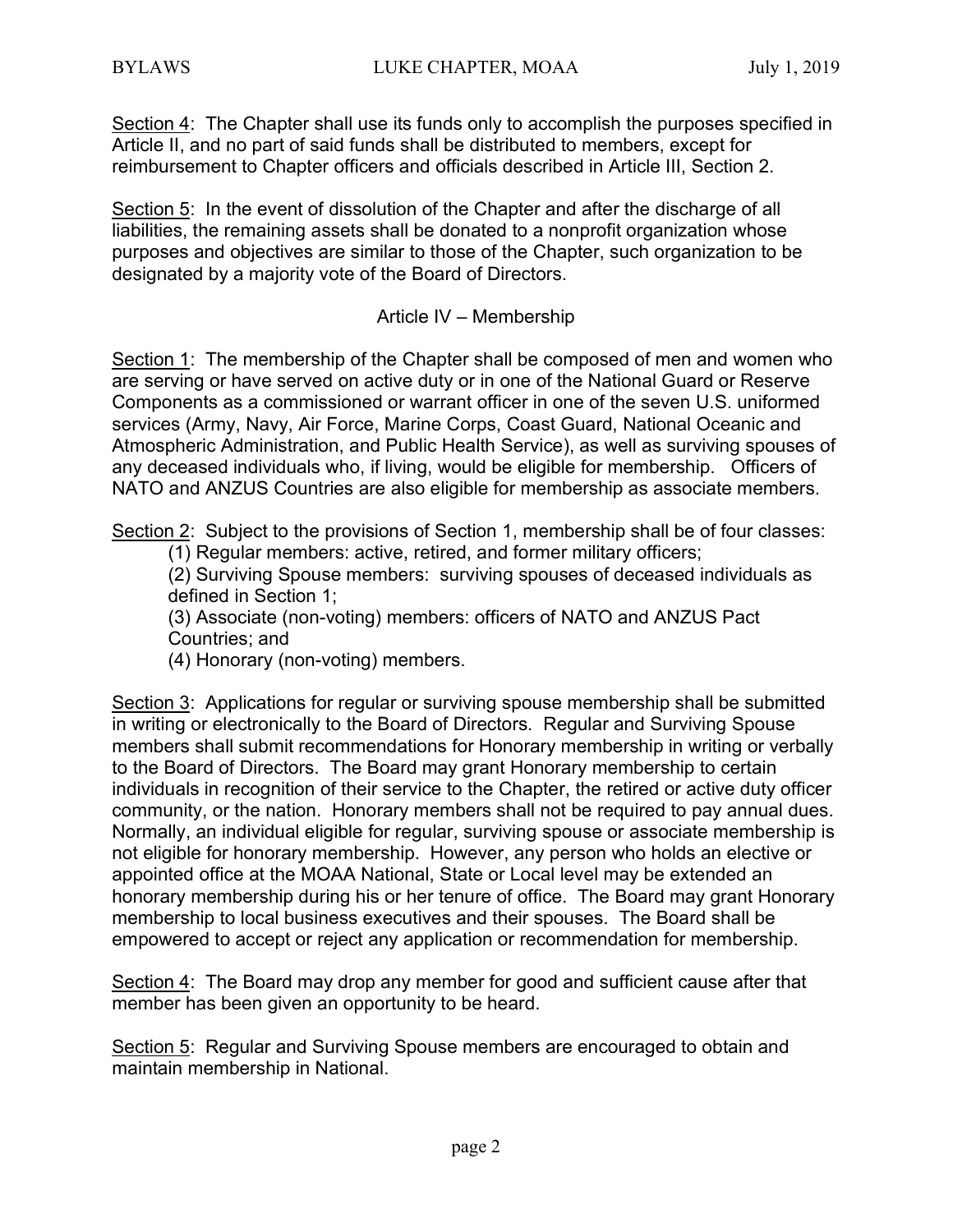## Article V – Voting

Section 1: Except as otherwise provided in these Bylaws, all questions coming before the membership shall be decided by a majority vote.

Section 2: Only regular and surviving spouse members present and in good standing at a meeting of the Chapter shall be entitled to vote. Additionally, spouses of chapter members who are currently serving officers or directors shall be entitled to vote. Good standing requires that Chapter dues are paid for the current fiscal year.

Section 3: Proxy voting shall not be permitted at any meeting of the Chapter, including both membership and Board of Director meetings.

### Article VI – Dues

Section 1: Annual dues are reviewed and determined by the Board. If deemed necessary, the Board may increase or decrease the annual dues, or set different amounts for dues depending upon the date the member joins the Chapter.

Section 2: The annual dues for the Chapter's fiscal year beginning July  $1<sup>st</sup>$  shall become due on October 1<sup>st</sup> and delinguent if unpaid by December 31<sup>st</sup> of that year.

Section 3: Members who fail to pay their dues within 60 days from the time they become due shall be notified on or about December 1<sup>st</sup> by the Membership chairman by individual letters sent to the member's most recent address.

Section 4: Any member who has been dropped for nonpayment of dues may be reinstated upon reapplication for membership and payment of the annual dues.

Article VII – Membership Meetings

Section 1: There shall be an annual meeting of the Chapter during the month of April for the presentation of annual reports, the announcement of annual dues for the next fiscal year, the election of officers and directors, and the transaction of other business. Notice and purpose of the annual meeting shall be mailed/emailed to the Chapter's membership at least 15 days in advance of the meeting date, and in accordance with Arizona law.

Section 2: Regular meetings of the Chapter shall be held during the months of October through May unless otherwise decided by the Board of Directors. Notices will be placed in the monthly NewsGram and on the website of monthly meetings at least 15 days in advance of the date of any meeting, except for special meetings (see Section 3 below).

Section 3: Special meetings of the Chapter may be called by the President. Notice of any special meeting shall be mailed/emailed to each member at least 15 days in advance of said meeting, stating the date, time, place, and subject(s) to be considered by the membership.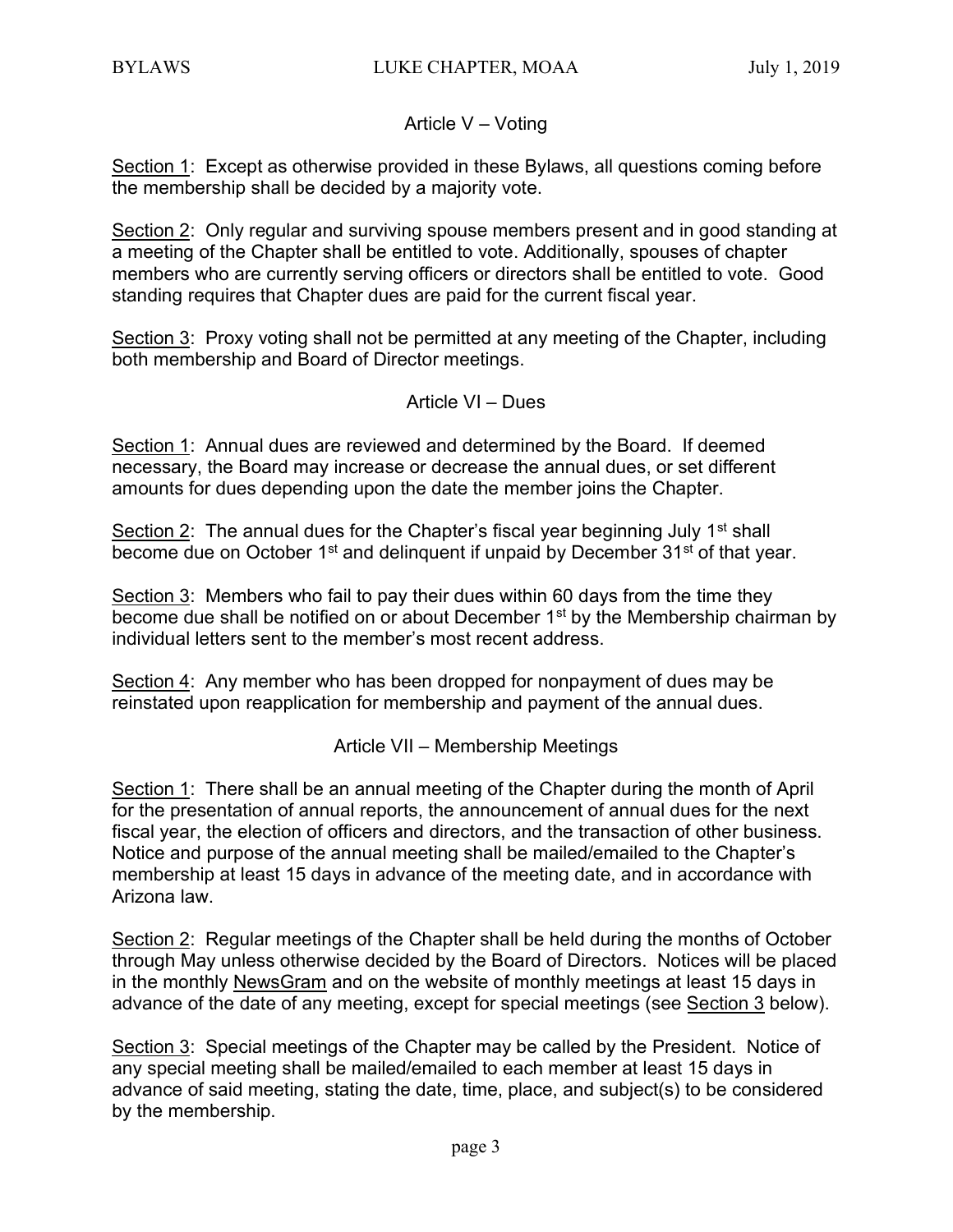Section 4: Twenty percent of all regular and surviving spouse members qualified to vote at any meeting of the Chapter shall constitute a quorum (see Article V, Section 2 for qualifications).

Section 5: The guidelines contained in the current edition of ROBERT'S RULES OF ORDER shall, at the discretion of the Chairman of the Board, guide the conduct and resolve any disputes that may arise, in all cases to which they are applicable and in which they are not inconsistent with these Bylaws and any special rules of order the Chapter may have adopted prior to a meeting.

### Article VIII – Board of Directors

Section 1: The Board shall be composed of a minimum of six and not more than twenty members. Directors of the Board shall be the elected officers (President, who shall also be the Chairman, 1<sup>st</sup> Vice President, 2<sup>nd</sup> Vice President, 3<sup>rd</sup> Vice President, Secretary, Treasurer), directors elected or appointed by the President, and the Immediate Past President. As deemed appropriate and necessary by the President, Co-Secretaries and Co-Treasurers may be elected as officers and to the Board. The Chapter shall use the organizational structure recommended by National as guidance to organize, control, and give direction to the management team in accordance with the Organizational Chart shown in the current National Chapter Handbook and follow the leadership roles described for the Board, all Chapter Officers, Chaplain, and Transition Liaison Officer.

Section 2: The elected officers, who are also directors, shall be elected annually by the membership at the annual meeting. Additional directors at large may be elected or appointed by the President. Each officer, director or other official appointees who have agreed to serve for the ensuing year shall be installed at the regular May meeting of the Chapter, to take office effective upon commencement of the fiscal year on July 1, and serve for a term of one year. Directors or other official appointees, after agreeing to accept appointment by the Chapter President and approved by the Board, shall be installed by the President or a Vice President at meetings of the membership.

Section 3: The Board shall have supervision, control, and direction of the affairs of the Chapter; shall determine its policies or changes therein within the limits of the Bylaws; shall actively prosecute its purposes and shall have discretion in the disbursement of its funds. It may adopt such rules and regulations for the conduct of its business as may be deemed advisable and may, in the execution of the powers granted, appoint such agents, as it may consider necessary.

Section 4: The Board shall not be authorized to engage in partisan political activity, adopt resolutions, or to establish positions on candidates for public office in the name of the Chapter. However, the Chapter may lobby or adopt resolutions or establish positions on pending legislation, community or public issues and similar topics in the name of the Chapter.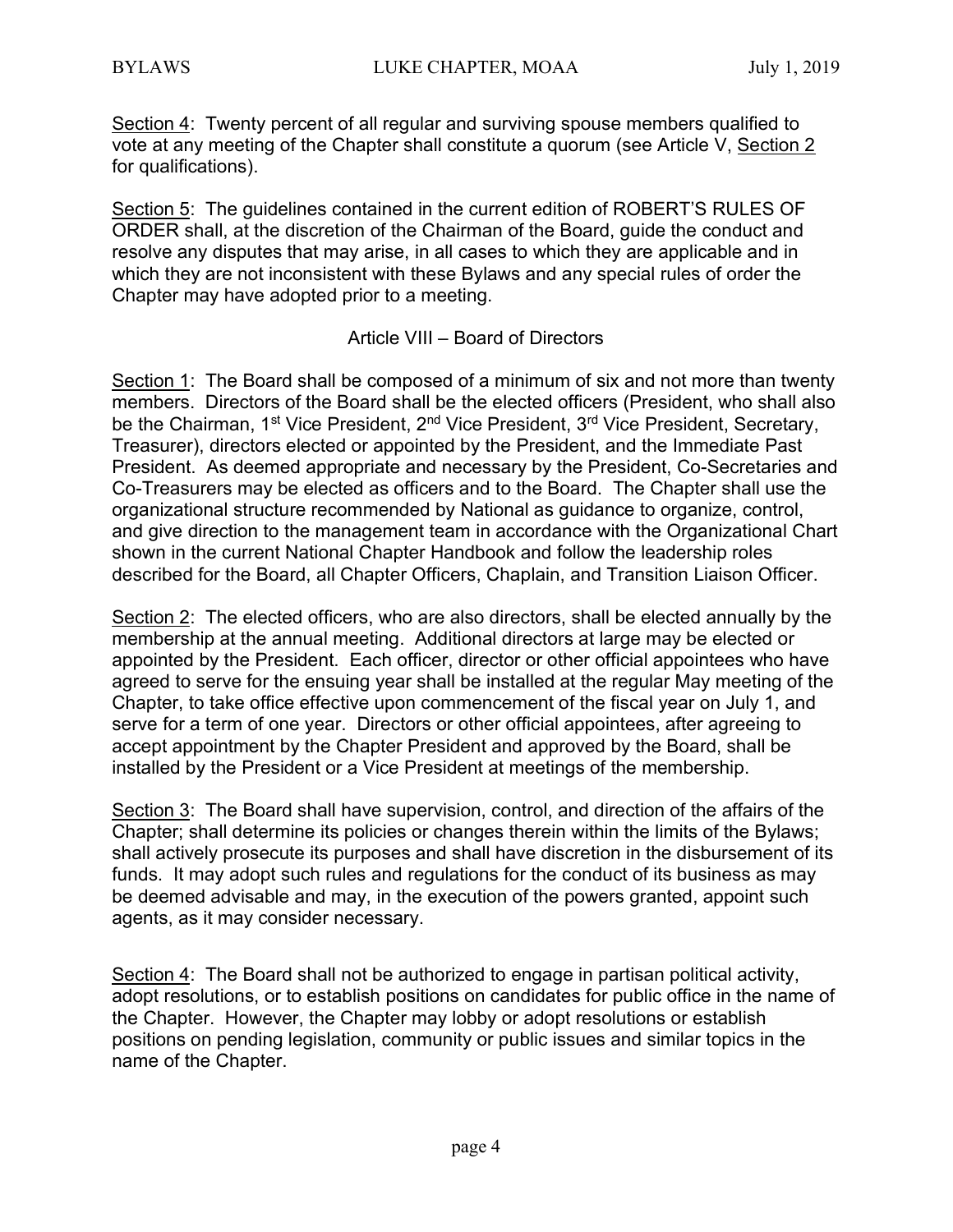Section 5: The Board shall meet in regular meetings upon the call of the President at such times and places as the President may designate. Formal written notice of the next regular meeting of the Board of Directors shall not be required, but shall normally be announced at the previous Board meeting. The Board shall be called to meet in a special meeting upon demand of the President, or by a majority of its members. All members of the Board shall be notified by phone, email, or in writing at least three business days in advance of such special meeting stating the date, time, location, and subject of the meeting.

Section 6: A majority of the currently serving directors of the Board shall constitute a quorum at any meeting of the Board.

Section 7: All questions coming before the Board shall be decided by a majority vote, with each voting member of the Board present being entitled to one vote. Proxy voting shall not be permitted.

#### Article IX – Officers

Section 1: The elected officers shall be a President, a 1<sup>st</sup> Vice President, 2<sup>nd</sup> Vice President, 3<sup>rd</sup> Vice President, Secretary, and Treasurer, each of whom shall be a regular or surviving spouse member, or a spouse of a member. As deemed appropriate and necessary, "co" officers may be elected for the Secretary and Treasurer positions, who shall be regular or surviving spouse members, or a spouse of a member.

Section 2: The elected officers shall be elected annually by the membership at the annual meeting of the Chapter Membership in April of each year. Each elected officer shall be installed as a Chapter Officer at the regular May meeting each year to serve a term of one year effective and commencing upon July 1 of each year.

Section 3: Normally, a member shall not serve more than two consecutive terms (or more than two years in total) as President; however, this provision may be waived if there are no volunteers to assume the office and the member agrees and the Board of Directors concur in having the member serve another term or serve beyond two years.

Section 4: A vacancy in the office of the President shall be filled automatically by the 1<sup>st</sup> Vice President. A vacancy in the office of the 1<sup>st</sup> Vice President shall be filled automatically by the  $2^{nd}$  Vice President. A vacancy in the office of the  $2^{nd}$  Vice President shall be filled by the 3<sup>rd</sup> Vice President. Vacancies in other offices shall be filled as the Board of Directors may decide.

Section 5: The Chapter President shall be the chief elected officer and Chairman of the Board, shall preside at meetings of the Chapter and of the Board and shall be a member ex-officio, with right to vote, of all committees except the nominating committee. The President shall also, at the annual meeting and at such other times as might be deemed proper, communicate to the Board and/or to the Chapter members such information or such proposals that would in his/her opinion tend to promote the welfare and increase the potential of the Chapter. Further, the President shall perform such other duties as are necessarily incident to the office of the President.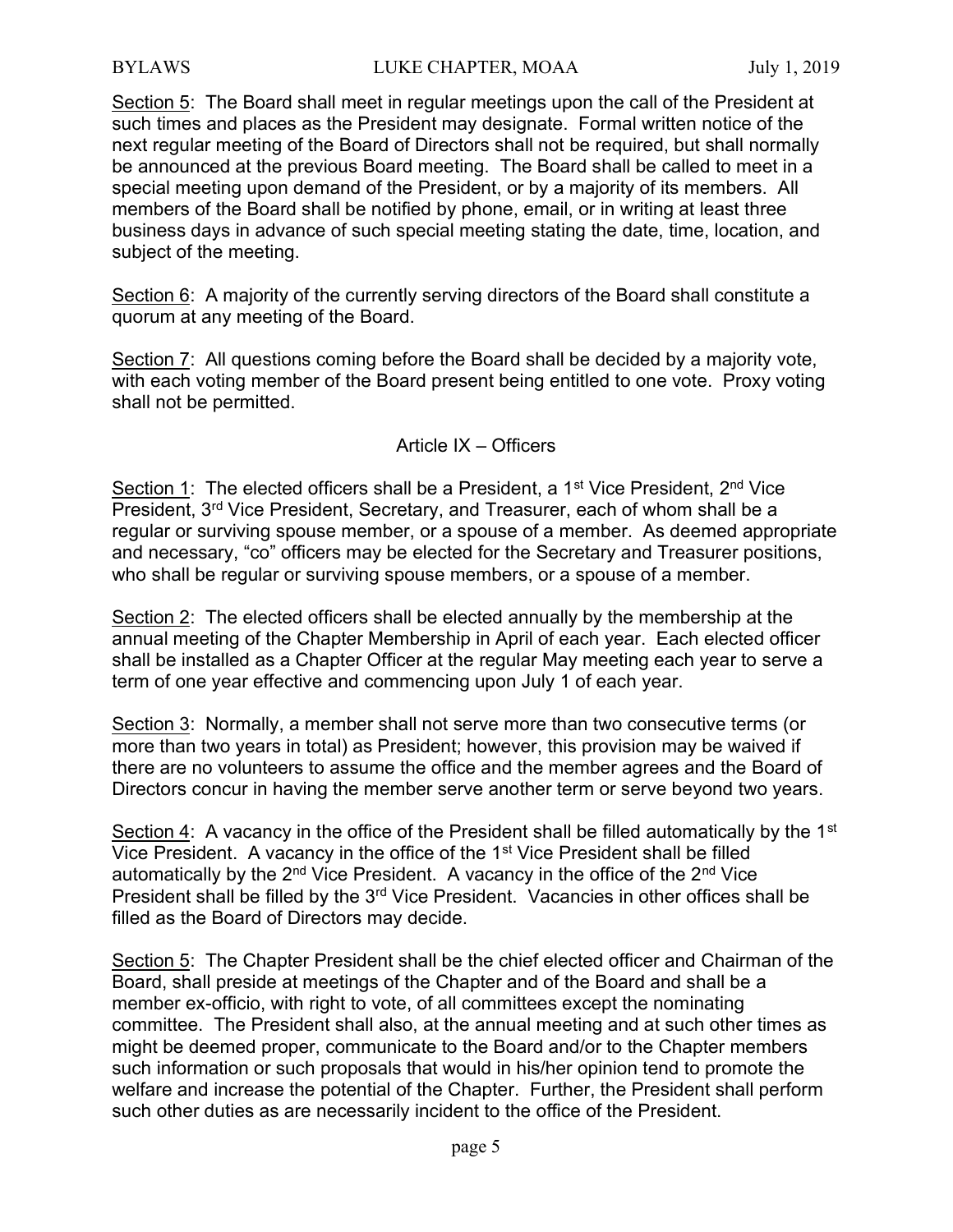Section 6: In the event of the President's temporary disability or absence, the Immediate Past President shall, if willing and able to do so, temporarily perform the duties of the President until the President's disability or absence is resolved or a new president is elected by the Members. If the Immediate Past President is unwilling or unable to perform the duties of the President, then the 1<sup>st</sup> Vice President shall perform the duties of the President.

Section 7: The Secretary (and Co-Secretary, if any) shall provide timely written notification of all meetings of the Chapter and of the Board of Directors and shall maintain a record of all proceedings. The Secretary also shall carry out these duties: prepare minutes for each Board meeting, prepare such correspondence as might be required, maintain the Chapter's correspondence files, and safeguard all important records, documents and valuable equipment belonging to the Chapter. Furthermore, the Secretary shall perform such other duties commensurate with the office or as might be assigned by the Board of Directors or the President.

Section 8: The Treasurer (and Co-Treasurer, if any) shall maintain a record of all sums received and expended by the Chapter; collect the members' annual dues, make such disbursements as are authorized by the Chapter or the Board of Directors, deposit all sums received in a financial institution approved by the Board of Directors, and make a financial report at the annual meeting or when called upon by the President. Funds may be drawn from the account in the financial institution only upon the signature of the Treasurer or of the President. The funds, books, and vouchers in the custody of the Treasurer shall at all times be subject to inspection and verification by the Board of Directors or audit committee.

Section 9: An audit committee shall conduct a financial review (not a formal audit) of the Treasurer's records. The audit committee shall consist of at least two Board Directors who are not allowed to sign checks or transfer funds, and who shall be appointed by the President and approved by the Board. If needed and authorized by the Board, the audit committee may engage the services of an outside accountant to support the financial review. The financial review shall be conducted no later than 15 October of each year or within 30 days after the change of Treasurers, except when a new Treasurer is installed as a new officer in May. In this case, the outgoing Treasurer shall close the Chapter's books on 30 June and the incoming Treasurer shall reopen the books on 1 July of that year. In the discretion of the Board, a formal audit by outside accounting personnel may be authorized at any time.

### Article X – Committees

Section 1: The President, subject to the approval of the Board, shall annually appoint standing and special committees such as might be required by the Bylaws or deemed necessary by the Board of Directors.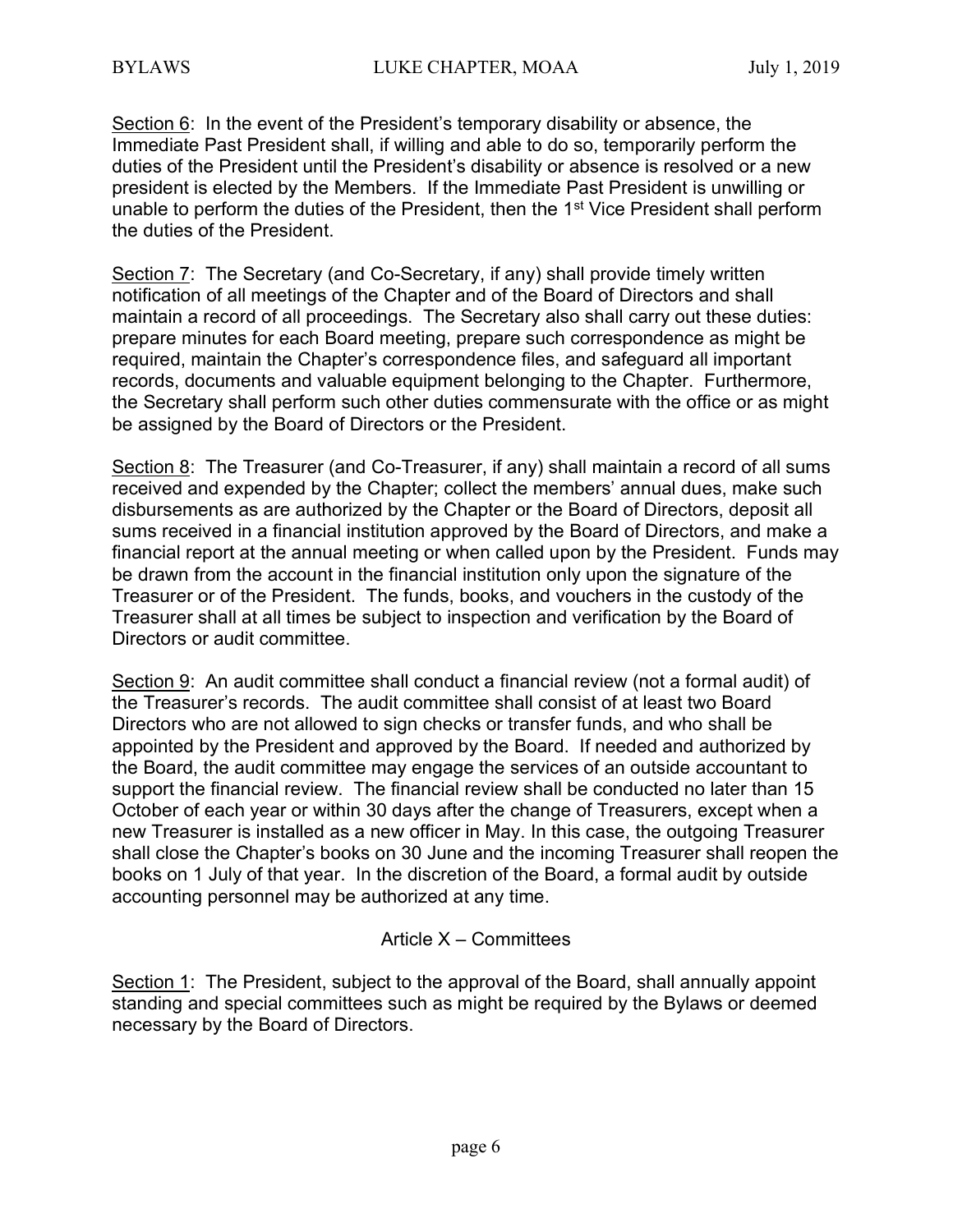Section 2: The standing committees of the Chapter shall consist of a membership committee, a program committee, a legislative committee, a personal affairs committee, a leadership succession and nominating committee, and a strategic planning committee,.

Section 3: Each year at the regular January Board Meeting or at least 90 days before the annual meeting, the President shall appoint a nominating committee, approved by the Board, consisting of up to three regular members or surviving spouse members, to nominate candidates for elective offices. The committee shall notify the Secretary in writing, at least 10 days before the March Board meeting in order to meet the deadline to announce its slate of officers and directors for the next ensuing year and give notice for the Annual Meeting of the membership to the members, such notice to include any changes in dues or proposed amendments to the Bylaws.

Article XI – Fiduciary Matters and Conflicts of Interest

#### Section 1: General Standards of Conduct for Directors and Officers.

(a) Discharge of Duties. Each director shall discharge the director's duties as a director, including the director's duties as a member of a committee of the board, and each officer with discretionary authority shall discharge the officer's duties under that authority (i) in good faith; (ii) with the care an ordinarily prudent person in a like position would exercise under similar circumstances; and (iii) in a manner the director or officer reasonably believes to be in the best interests of the Chapter.

(b) Reliance on Information, Reports, etc. In discharging duties, a director or officer is entitled to rely on information, opinions, reports or statements, including financial statements and other financial data, if prepared or presented by (i) one or more officers or employees of the Chapter whom the director or officer reasonably believes to be reliable and competent in the matters presented; and (ii) legal counsel, a public accountant or another person as to matters the director or officer reasonably believes are within such person's professional or expert competence. A director or officer is not acting in good faith if the director or officer has knowledge concerning the matter in question that makes reliance otherwise permitted by this Section 1(b) unwarranted. (c) Liability to the Chapter or Its Members. A director or officer shall not be liable as such to the Chapter or its members for any action taken or omitted to be taken as a director or officer, as the case may be, if, in connection with such action or omission, the director or officer performed the duties of the position in compliance with this section. (d) Limitation on Compensation. No member of the Chapter may receive compensation for services rendered in support of the activities of the Chapter from nonmembers or outside sources without approval of the Board. This includes merchandise, services, benefits, or rebates from vendors providing services or merchandise to the Chapter that are not provided to every member. This does not preclude reimbursement of actual expenses or reasonable compensation to Chapter members from the Chapter funds for services rendered. Further, this does not preclude discounts to members for merchandise or services that are provided equally to all members or all participants in a particular activity sponsored by the Chapter.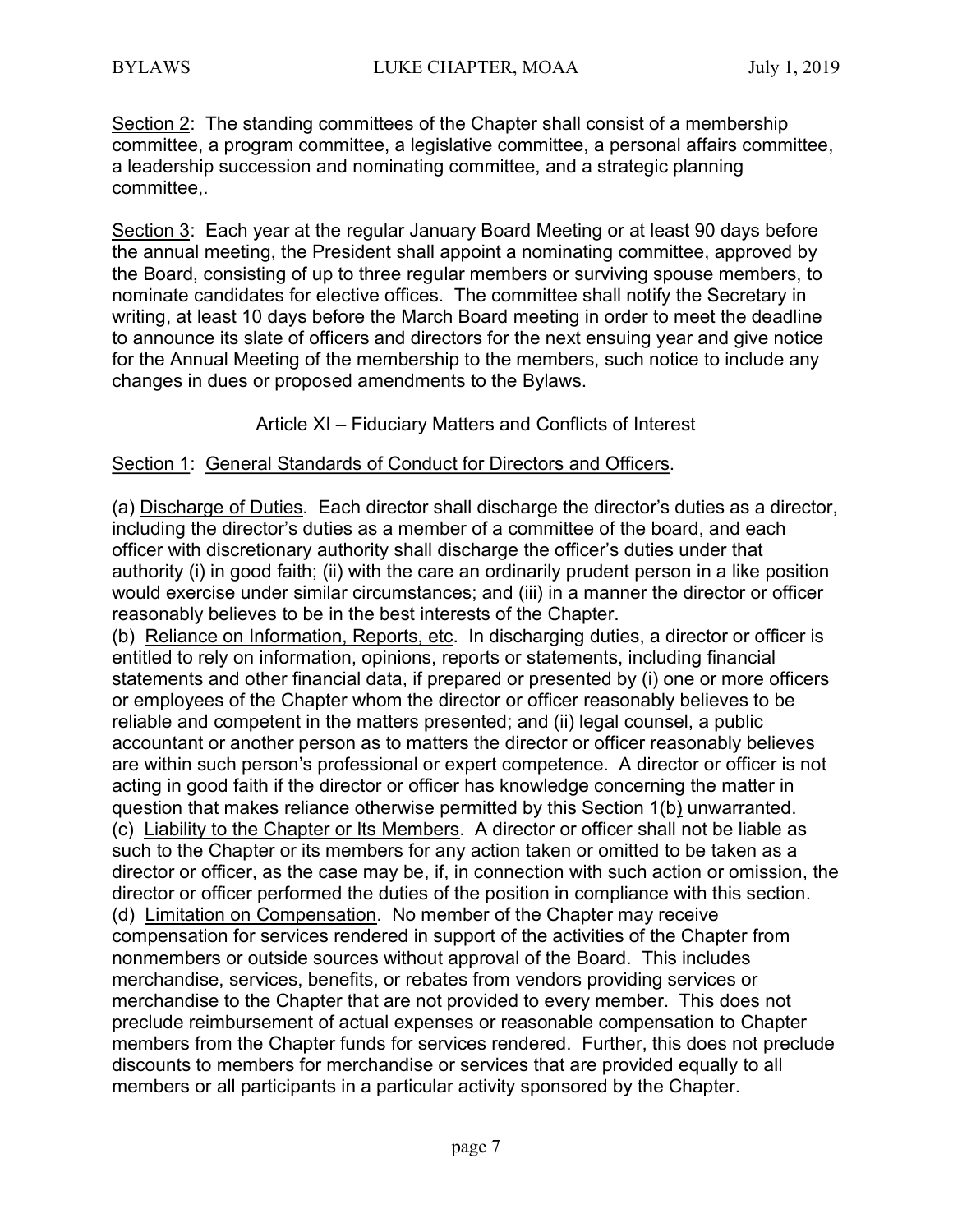(e) Chapter Debts. Debts of the Chapter shall be satisfied prior to any dissolution of the Chapter. See the Articles of Incorporation for the Chapter for further provisions in the event of dissolution of the Chapter.

### Section 2: Conflicts of Interest.

(a) Definition. A conflict of interest arises when any "responsible person" or any "party related to a responsible person" has an "interest adverse to the Chapter." A "responsible person" is any individual in a position to exercise substantial influence over the affairs of the Chapter, and specifically includes, without limitation, directors and officers of the Chapter. A "party related to a responsible person" includes his or her extended family (including spouse, ancestors, descendants and siblings, and their respective spouses and descendants), an estate or trust in which the responsible person or any member of his or her extended family has a beneficial interest or a fiduciary responsibility, or an entity in which the responsible person or any member of his or her extended family is a director, trustee or officer or has a financial interest. "An interest adverse to the Chapter" includes any interest in any contract, transaction or other financial relationship with the Chapter, and any interest in an entity whose best interests may be impaired by the best interests of the Chapter, including, without limitation, an entity providing any goods or services to or receiving any goods or services from the Chapter, an entity in which the Chapter has any business or financial interest, and an entity providing goods or services or performing activities similar to the goods or services or activities of the Chapter.

(b) Disclosure. If a responsible person is aware that the Chapter is about to enter into any transaction or make any decision involving a conflict of interest (a "conflicting interest transaction"), such person shall (i) immediately inform those charged with approving the conflicting interest transaction on behalf of the Chapter of the interest or position of such person or any party related to such person; (ii) aid the persons charged with making the decision by disclosing any material facts within the responsible person's knowledge that bear on the advisability of the Chapter entering into the conflicting interest transaction; and (iii) not be entitled to vote on the decision to enter into such transaction.

(c) Approval of Conflicting Interest Transactions. The Chapter may enter into a conflicting interest transaction, provided either

(i) The material facts regarding the responsible person's relationship or interest and regarding the conflicting interest transaction are disclosed or are known to the Board, and the Board authorizes, approves or ratifies the conflicting interest transaction by the affirmative vote of a majority of the disinterested directors on the Board, even though the disinterested directors are less than a quorum; or

 (ii) The material facts regarding the responsible person's relationship or interest and regarding the conflicting interest transaction are disclosed or are known to the members, and the conflicting interest transaction is specifically authorized, approved, or ratified in good faith by a vote of the members entitled to vote thereon; or

(iii) The conflicting interest transaction is fair with respect to the Chapter.